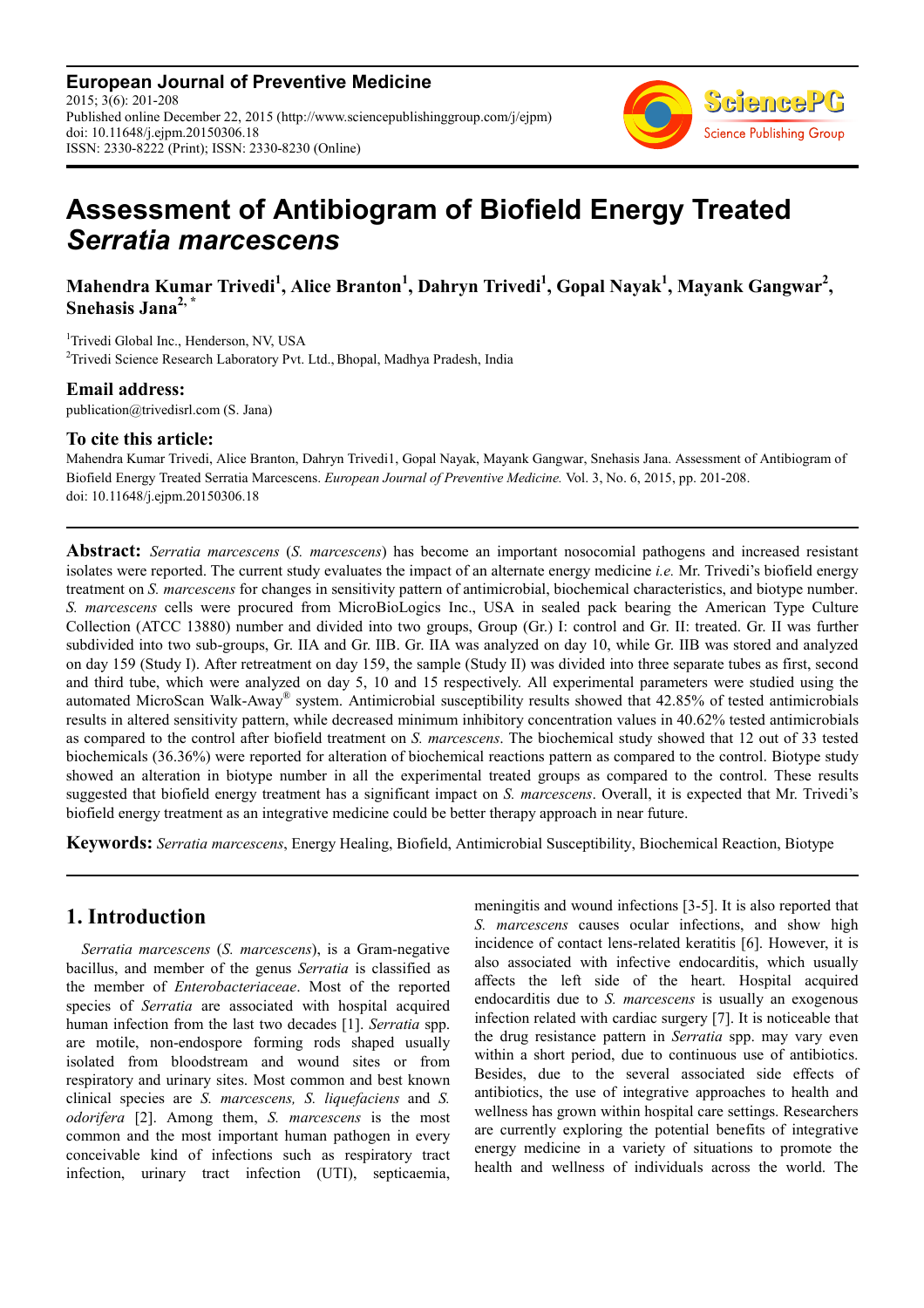practice of energy healing therapies involve an alteration in consciousness states including metaphysical, magnetic, psychological, and social processes, which produce a beneficial effect upon the energy field of the patient.

The energy medicine is one of the major categories of complementary and alternative medicine (CAM). Energy healing therapies (putative energy fields) are very popular in health care systems [8], and are defined under the subcategory of energy therapies by National Center for Complementary and Alternative Medicine (NCCAM) [9]. These therapies include human energy therapies, bioelectromagnetic therapy, magnet therapy, acupuncture, electrodermal therapy, homeopathy, and phototherapy that include low-level energy field interactions. The possible impact of biofield energy may be as it changes the conformation of biomolecules, may act directly on molecular structure, or it may transfer bioinformation *via* small energy signals [10]. Biofield treatment refers to a group of energy therapy that affects people's health and wellbeing by interacting with their biofield [11]. The human body emits the electromagnetic waves in the form of bio-photons and moving electric charged particles (ions, cell, molecule etc.) surround the body produce magnetic fields. Thus, human has the ability to harness the energy from the environment or universe and can transmit into any living or nonliving object(s) around the Globe. Specific environmental frequencies can be absorbed by biomolecules, and responding into the useful way that is called biofield energy and the process is known as biofield treatment. Mr. Trivedi's unique biofield energy is also known as The Trivedi effect<sup>®</sup>, which has been effectively reported in the field of materials science research [12-14], agricultural research [15-18], and microbiology research [19, 20].

Considering the importance of increasing integrative medicine therapies in health care settings, and clinical importance of *S. marcescens*, the impact of biofield energy therapy was evaluated with respect to antibiogram, biochemical study, and biotype number.

## **2. Materials and Methods**

*S. marcescens*, American Type Culture Collection (ATCC 13880) strain was procured from MicroBioLogics, Inc., USA and stored in laboratory conditions for further use. Antimicrobials and biochemicals tested against control and treated *S. marcescens* were procured from Sigma-Aldrich (MA, USA). The experimental studied parameters were estimated with the help of MicroScan Walk-Away® (Dade Behring Inc., West Sacramento, CA, USA) using Negative Breakpoint Combo 30 (NBPC 30) panel with respect to the control group (Gr.).

#### *2.1. Inoculum Preparation*

The turbidity standard technique using direct inoculation of revived and lyophilized strain of *S. marcescens* was used. Using a sterile wooden applicator stick or bacteriological loop, the surfaces of 4-5 large or 5-10 small morphologically

similar cultures were touched for well-isolated colonies from an 18-24 hour non-inhibitory agar plate. Further, *S. marcescens* cells were emulsified in 3 mL of inoculum water to an equivalent of a 0.5 McFarland barium sulfate turbidity standard. 100 µL of the standardized suspension was pipetted into 25 mL of inoculum water using pluronic and inverted 8- 10 times.

#### *2.2. Experimental Design*

The impact of biofield treatment on tested bacterium *S. marcescens* was evaluated in two groups.

*Group I:* ATCC strain in lyophilized state was considered as control. No treatment was given and analyzed for antimicrobial sensitivity, biochemical reactions and biotype number as per the standard protocol.

*Group II:* The lyophilized state sample of ATCC strain was divided into two parts named as Gr. IIA and Gr. IIB. Both the groups of ATCC strain of *S. marcescens* in lyophilized state were subjected to Mr. Trivedi's unique biofield treatment. Gr. IIA was analyzed on day 10 for antimicrobial sensitivity, biochemical reactions and biotype number as per the standard protocol, while Gr. IIB sample was stored in lyophilized state for 159 days at -70ºC. Gr. IIB was further sub-divided in two separate parts named as Gr. IIB - Study I and Gr. IIB - Study II.

*Group IIB - Study I.* 

After 159 days, the sample was revived and tested for antimicrobial sensitivity, MIC, biochemical reactions and biotyping were performed as per the standard protocol.

*Group IIB - Study II.* 

The stored strain was revived from -70ºC and again provided the Mr. Trivedi's biofield treatment (re-treatment) on day 159. After biofield retreatment, the sample was subcultured into three separate tubes on three different days (Day 0, Day 5 and Day 10) and analyzed keeping the main treated tube aside. Each sample was analyzed after 5 days of its subculturing.

#### *2.3. Biofield Treatment Strategy*

The lyophilized sample of *S. marcescens* was subjected to Mr. Trivedi's biofield energy treatment (first treatment) which was analyzed on day 10 (Gr. IIA), followed by retreatment after storing for 159 days in revived state (Gr. IIB, Study II). The first part was considered as control, no treatment was given to this part. The treated samples were handed over to Mr. Trivedi for biofield energy treatment under standard laboratory conditions. Mr. Trivedi provided the biofield treatment through his energy transmission process, which includes bioenergy emission to second sets of samples without touching. After treatment, sample was handed over in the same condition and stored at standard conditions as per the standard experimental protocol. An optimum precautionary measure was taken while evaluating the antibiogram analysis throughout the experiments. The differences in parameters before and after the treatment were noted and compared [21].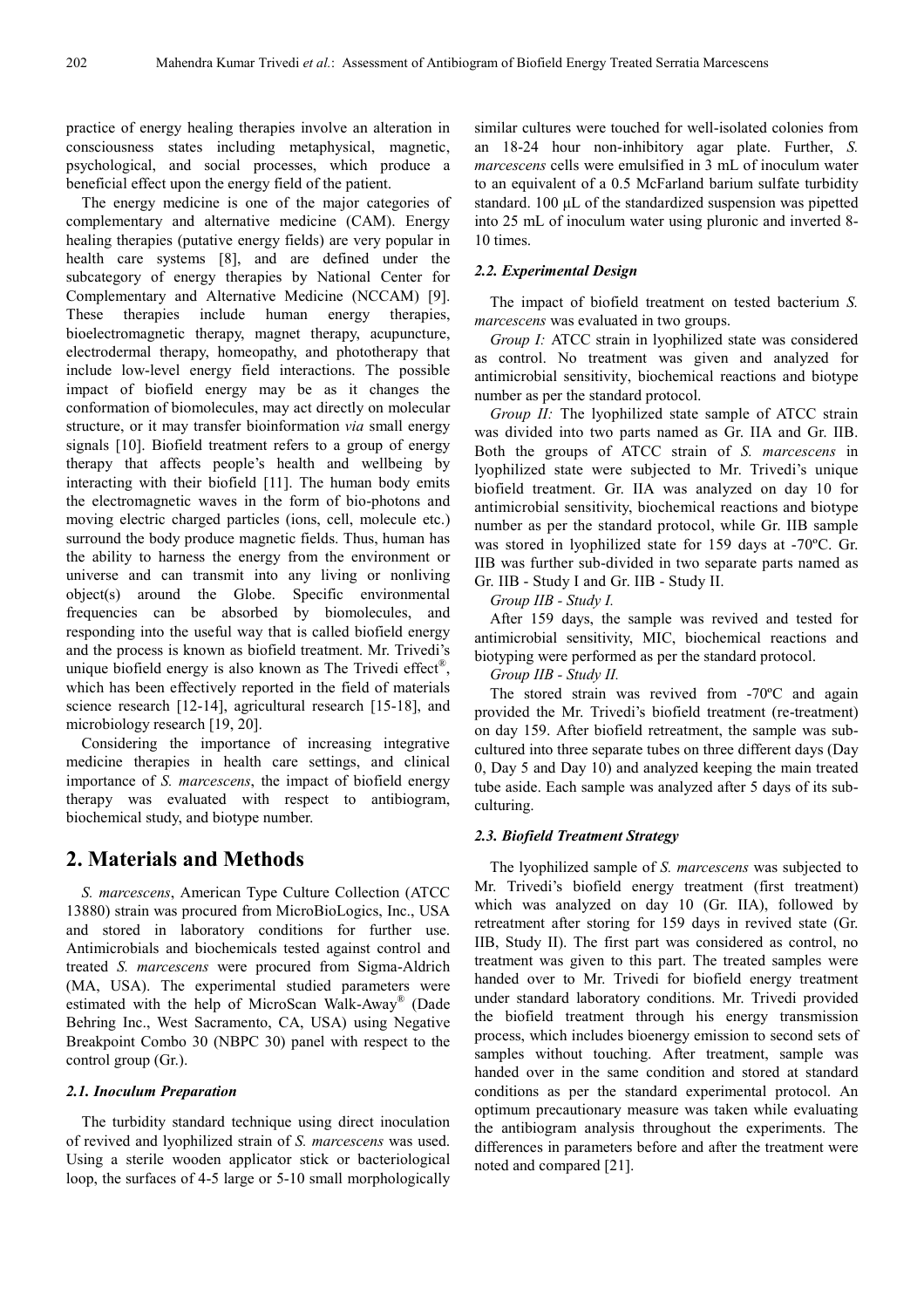#### *2.4. Antimicrobial Susceptibility Test*

Investigation of antimicrobial susceptibility of *S. marcescens* was carried out with the help of automated instrument, MicroScan Walk-Away® using NBPC 30 panel. The panel can be stored at 2 to -25ºC for analysis. The panel was allowed to equilibrate to room temperature prior to rehydration. All opened panels were used on the same day. The tests carried out on MicroScan were miniaturized of the broth dilution susceptibility test that has been dehydrated. Briefly, 0.1 mL of the standardized suspension of *S. marcescens* was pipetted into 25 mL of inoculum water using pluronic, inverted 8 to 10 times and inoculated, rehydrated, and then subjected to incubation for 16 hours at 35°C. Rehydration and inoculation were performed using the RENOK® system with inoculators-D (B1013-4). 25 mL of standardized inoculum suspension was poured into inoculum tray. The detailed experimental procedure and conditions were followed as per the manufacturer's instructions. The antimicrobial susceptibility pattern (S: Susceptible, R: Resistant; I: Intermediate, and IB; Inducible β-lactamases) and MIC values were determined by observing the lowest antimicrobial concentration showing inhibition of growth [21].

#### *2.5. Biochemical Reaction Studies*

The biochemical reactions of *S. marcescens* were performed using photometric or fluorogenic reader. On the basis of nature of bacilli (Gram-negative or Gram-positive), computerized reports were generated using conventional panels, which utilizes the photometric reader. Before commencing the experiment, the NBPC 30 panel was first incubated and read on the MicroScan Walkaway system. After evaluating the experimental reading on the Walkaway system, the NBPC 30 panel was removed from system and recorded on the Biomic system within 1 hour. The instrument consists of a database associated with collective information, which was required to identify the microbes with respect to group, genera, or species of the family. Detailed experimental

procedure was followed as per manufacturer-recommended instructions [21].

#### *2.6. Identification of Organism by Biotype Number*

The biotype number of *S. marcescens* was determined on MicroScan Walk-Away® processed panel data report with the help of biochemical reactions data [21].

### **3. Results and Discussion**

#### *3.1. Antimicrobial Susceptibility Test*

Antimicrobial sensitivity result and MIC values of tested antimicrobials after biofield treatment on *S. marcescens* are summarized in Table 1 and 2, respectively. All the values presented are compared with the control group (Gr. I). Antimicrobials such as amikacin, cefepime, tobramycin, and gentamicin were reported for improved sensitivity *i.e.* resistance (R) in control group to susceptible (S) in all the experimental tested groups after biofield treatment on *S. marcescens*. Further, aztreonam, cefotaxime, cefotetan, and ceftazidime were reported for improved sensitivity from resistance (R) to inducible β-lactamases (IB), while ceftriaxone showed alter sensitivity pattern from intermediate (I) to inducible β-lactamases (IB) in all the experimental treated groups after biofield treatment. Biofield treated *S. marcescens* showed an improved sensitivity pattern of cefoxitin from R to IB in all the experimental groups except Gr. II, day 10, as no change was observed in Gr. II as compared to the control (Gr I). The sensitivity pattern of chloramphenicol was altered and reported as R to I in all the experimental treated groups except Gr. IIB (study I), day 15. Ticarcillin/k-clavulanate was reported with altered sensitivity as IB to I, only in Gr, IIB (Study II), day 10 as compared to control. Out of 32 tested antimicrobials, 12 antimicrobials were reported for altered sensitivity pattern after biofield treatment in *S. marcescens*. Rest of the antimicrobials did not report any change in their sensitivity pattern after biofield energy treatment.

*Table 1. Effect of biofield treatment on antimicrobial susceptibility pattern of tested antimicrobials against Serratia marcescens.* 

| S. No.        | Antimicrobial             | Gr. IIA<br>Gr. I |              | Gr. IIB, Study I | Gr. IIB, Study II |              |              |
|---------------|---------------------------|------------------|--------------|------------------|-------------------|--------------|--------------|
|               |                           | <b>Control</b>   | Day $10$     | Day 159          | $Day + 5$         | $Day + 10$   | $Day + 15$   |
|               | Amikacin                  | $\mathbb{R}$     | S            | S                | S                 | S            | S            |
| 2             | Amoxicillin/k-clavulanate | $\mathbb{R}$     | $\mathbb{R}$ | $\mathbb{R}$     | $\mathbb{R}$      | $\mathbb{R}$ | $\mathbb{R}$ |
| 3             | Ampicillin/sulbactam      | $\mathbb{R}$     | $\mathbb{R}$ | $\mathbf R$      | $\mathbb{R}$      | $\mathbf R$  | $\mathbb{R}$ |
| 4             | Ampicillin                | $\mathbb{R}$     | $\mathbb{R}$ | $\mathbf{R}$     | R                 | $\mathbf{R}$ | $\mathbb{R}$ |
| 5             | Aztreonam                 | $\mathbb{R}$     | IB           | IB               | IB                | <b>IB</b>    | IB           |
| $\mathfrak b$ | Cefazolin                 | $\mathbb{R}$     | $\mathbb{R}$ | $\mathbf R$      | $\mathbb{R}$      | $\mathbf{R}$ | $\mathbb{R}$ |
|               | Cefepime                  | $\mathbb{R}$     | S            | S                | S                 | S            | S            |
| 8             | Cefotaxime                | $\mathbb{R}$     | IB           | IB               | <b>IB</b>         | <b>IB</b>    | IB           |
| 9             | Cefotetan                 | $\mathbb{R}$     | IB           | IB               | IB                | <b>IB</b>    | IB           |
| 10            | Cefoxitin                 | $\mathbb{R}$     | $\mathbb{R}$ | IB               | IB                | <b>IB</b>    | IB           |
| 11            | Ceftazidime               | $\mathbb{R}$     | IB           | IB               | <b>IB</b>         | <b>IB</b>    | IB           |
| 12            | Ceftriaxone               |                  | IB           | IB               | <b>IB</b>         | <b>IB</b>    | IB           |
| 13            | Cefuroxime                | $\mathbb{R}$     | $\mathbb{R}$ | $\mathbb{R}$     | $\mathbb{R}$      | $\mathbf{R}$ | $\mathbb{R}$ |
| 14            | Cephalothin               | $\mathbb{R}$     | $\mathbf{R}$ | $\mathbf{R}$     | $\mathbb{R}$      | $\mathbb{R}$ | $\mathbb{R}$ |
| 15            | Chloramphenicol           | $\mathbb{R}$     |              |                  |                   |              | R            |
| 16            | Ciprofloxacin             | S                | S            | S                | S                 | S            | S            |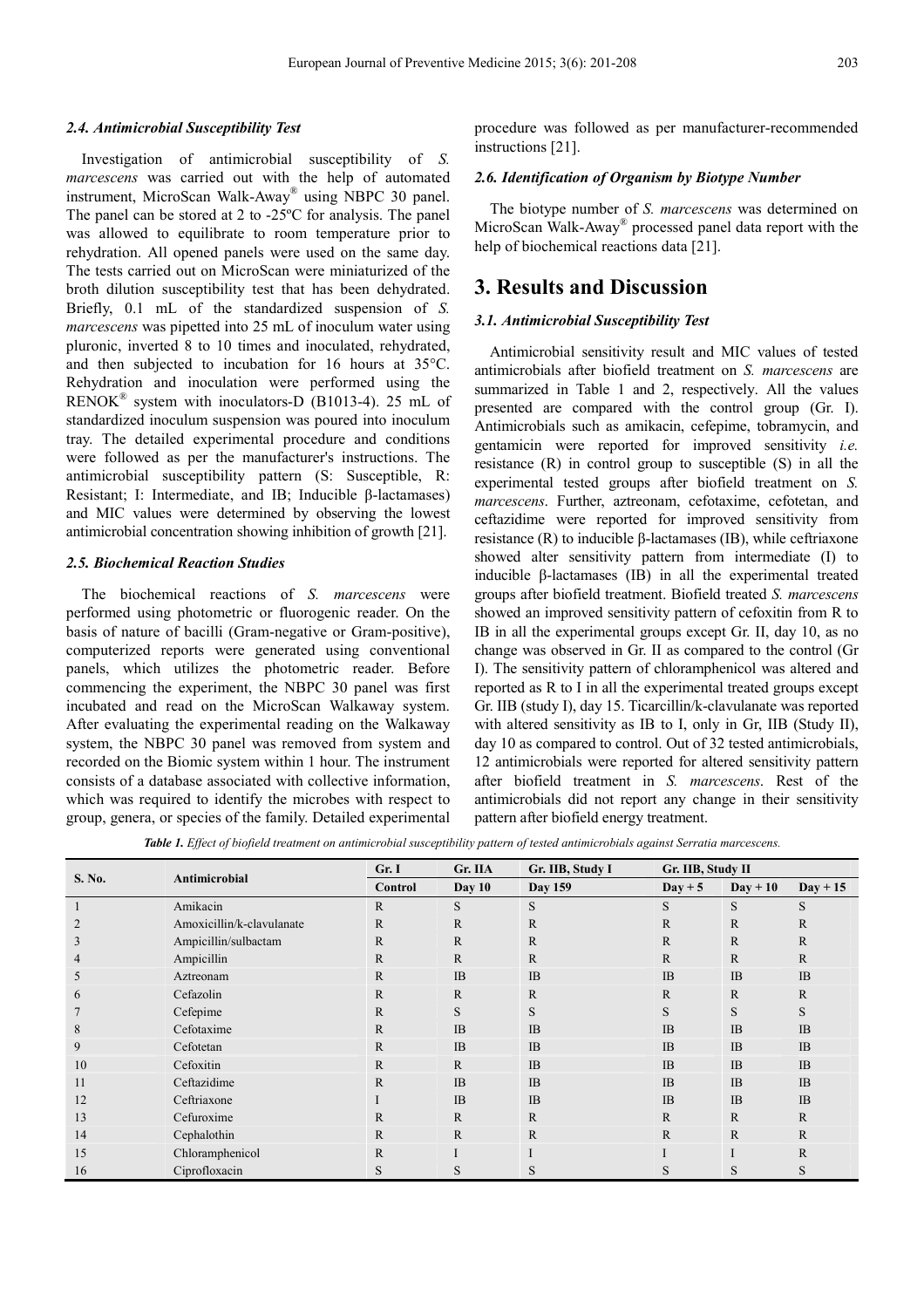| S. No. | Antimicrobial                 | Gr. I     | Gr. IIA      | Gr. IIB, Study I<br>Gr. IIB, Study II |                  |                   |              |
|--------|-------------------------------|-----------|--------------|---------------------------------------|------------------|-------------------|--------------|
|        |                               | Control   | Day $10$     | Day 159                               | $\text{Day} + 5$ | $\text{Day} + 10$ | $Day + 15$   |
| 17     | Gatifloxacin                  | S         | S            | S                                     | S                | S                 | S            |
| 18     | Gentamicin                    | R         | S            | S                                     | S                | S                 | S            |
| 19     | Imipenem                      |           |              |                                       |                  |                   |              |
| 20     | Levofloxacin                  |           |              |                                       | S                | S                 |              |
| 21     | Meropenem                     | S         | S            | S                                     | S                | S                 | S            |
| 22     | Moxifloxacin                  |           |              |                                       | S                |                   |              |
| 23     | Piperacillin/tazobactam       | <b>IB</b> | IB           | <b>IB</b>                             | IB               | IB                | IB           |
| 24     | Piperacillin                  | <b>IB</b> | IB           | IB                                    | <b>IB</b>        | <b>IB</b>         | IB           |
| 25     | Tetracycline                  | R         | $\mathbb{R}$ | R                                     | R                | R                 | $\mathbb{R}$ |
| 26     | Ticarcillin/k-clavulanate     | <b>IB</b> | IB           | <b>IB</b>                             | <b>IB</b>        |                   | IB           |
| 27     | Tobramycin                    | R         | S            | S                                     | S                | S                 | S            |
| 28     | Trimethoprim/Sulfamethoxazole | S         |              |                                       | S                |                   |              |

R: Resistant; I: Intermediate; S: Susceptible; IB: Inducible β-lactamases; Gr: Group.

*Table 2. Minimum inhibitory concentration (MIC) of tested antimicrobials against Serratia marcescens.* 

| S. No.         | Antimicrobial                 | Gr. I          | Gr. IIA     | Gr. IIB, Study I | Gr. IIB, Study II |             |             |
|----------------|-------------------------------|----------------|-------------|------------------|-------------------|-------------|-------------|
|                |                               | <b>Control</b> | Day 10      | <b>Day 159</b>   | $Day + 5$         | $Day + 10$  | $Day + 15$  |
| $\mathbf{1}$   | Amikacin                      | >32            | $\leq 16$   | $\leq 16$        | $\leq 16$         | $\leq 16$   | $\leq 16$   |
| $\overline{2}$ | Amoxicillin/k-clavulanate     | >16/8          | >16/8       | >16/8            | >16/8             | >16/8       | >16/8       |
| 3              | Ampicillin/sulbactam          | >16/8          | >16/8       | >16/8            | >16/8             | >16/8       | >16/8       |
| $\overline{4}$ | Ampicillin                    | $>16$          | $>16$       | $>16$            | $>16$             | $>16$       | $>16$       |
| 5              | Aztreonam                     | $>16$          | ${\leq}8$   | ${\leq}8$        | $\leq\!\!8$       | $\leq 8$    | $\leq\!\!8$ |
| 6              | Cefazolin                     | $>16$          | $>16$       | $>16$            | $>16$             | $>16$       | $>16$       |
| 7              | Cefepime                      | $>16$          | $\leq\!\!8$ | ${\leq}8$        | $\leq\!\!8$       | $\leq\!\!8$ | $\leq 8$    |
| 8              | Cefotaxime                    | $>32$          | ${\leq}8$   | ${\leq}8$        | $\leq 8$          | ${\leq}8$   | $\leq 8$    |
| 9              | Cefotetan                     | $>32$          | $\leq 16$   | $\leq16$         | $\leq 16$         | $\leq 16$   | $\leq 16$   |
| 10             | Cefoxitin                     | $>16$          | $>16$       | ${\leq}8$        | $\leq\!\!8$       | ${\leq}8$   | $\leq 8$    |
| 11             | Ceftazidime                   | $>16$          | $\leq 8$    | ${\leq}8$        | ${\leq}8$         | $\leq\!\!8$ | $\leq\!\!8$ |
| 12             | Ceftriaxone                   | 32             | $\leq 8$    | $\leq 8$         | $\leq 8$          | $\leq 8$    | $\leq 8$    |
| 13             | Cefuroxime                    | $>16$          | $>16$       | $>16$            | $>16$             | $>16$       | $>16$       |
| 14             | Cephalothin                   | $>16$          | $>16$       | $>16$            | $>16$             | $>16$       | $>16$       |
| 15             | Chloramphenicol               | $>16$          | 16          | 16               | 16                | 16          | $>16$       |
| 16             | Ciprofloxacin                 | $\leq1$        | ${\leq}1$   | $\leq$ 1         | ${\leq}1$         | ${\leq}1$   | ${\leq}1$   |
| 17             | ESBL-a Scrn                   | >4             | $\leq4$     | $\leq4$          | $\leq\!\!4$       | >4          | $\leq\!\!4$ |
| 18             | ESBL-b Scrn                   | >1             | ${\leq}1$   | ${\leq}1$        | ${\leq}1$         | ${\leq}1$   | ${\leq}1$   |
| 19             | Gatifloxacin                  | $\leq$ 2       | $\leq$ 2    | $\leq$ 2         | $\leq$ 2          | $\leq$ 2    | $\leq$ 2    |
| 20             | Gentamicin                    | >8             | $\leq4$     | $\leq4$          | $\leq4$           | $\leq4$     | $\leq4$     |
| 21             | Imipenem                      | $\leq4$        | $\leq4$     | $\leq4$          | $\leq4$           | $\leq\!\!4$ | $\leq4$     |
| 22             | Levofloxacin                  | $\leq$ 2       | $\leq$ 2    | $\leq$ 2         | $\leq$ 2          | $\leq$ 2    | $\leq$ 2    |
| 23             | Meropenem                     | $\leq4$        | $\leq4$     | $\leq\!\!4$      | $\leq4$           | $\leq\!\!4$ | $\leq4$     |
| 24             | Moxifloxacin                  | $\leq$ 2       | $\leq$ 2    | $\leq$ 2         | $\leq$ 2          | $\leq$ 2    | $\leq$ 2    |
| 25             | Nitrofurantoin                | >64            | >64         | >64              | >64               | >64         | >64         |
| 26             | Norfloxacin                   | $\leq4$        | $\leq4$     | $\leq4$          | $\leq4$           | $\leq\!\!4$ | $\leq4$     |
| 27             | Piperacillin/tazobactam       | $\leq 16$      | $\leq 16$   | $\leq 16$        | $\leq 16$         | $\leq 16$   | $\leq 16$   |
| 28             | Piperacillin                  | $\leq 16$      | $\leq 16$   | $\leq 16$        | $\leq 16$         | $\leq 16$   | $\leq 16$   |
| 29             | Tetracycline                  | >8             | >8          | >8               | >8                | >8          | >8          |
| 30             | Ticarcillin/k-clavulanate     | $\leq 16$      | $\leq 16$   | $\leq 16$        | $\leq 16$         | 64          | $\leq16$    |
| 31             | Tobramycin                    | >8             | $\leq4$     | $\leq4$          | $\leq4$           | $\leq4$     | $\leq4$     |
| 32             | Trimethoprim/Sulfamethoxazole | $\leq$ 2/38    | $\leq$ 2/38 | $\leq$ 2/38      | $\leq$ 2/38       | $\leq$ 2/38 | $\leq$ 2/38 |

MIC values are presented in µg/mL; Gr.: Group; ESBL-a, b Scrn: Extended spectrum beta-lactamase a, b Screen.

The MIC results of tested antimicrobials against control and biofield treated *S. marcescens* were presented in Table 2. About four-fold decrease in MIC value were reported in case of cefotaxime (>32 to  $\leq$ 8 µg/mL) and ceftriaxone (32 to  $\leq$ 8 µg/mL) in all the experimental treated groups as compared with the control. Approximately, two-fold decrease in MIC values were reported in case of amikacin and cefotetan (>32 to  $\leq$ 16 µg/mL), aztreonam, cefepime, and ceftazidime ( $>16$  to  $\leq 8$  µg/mL), and gentamicin and tobramycin (>8 to  $\leq$ 4 µg/mL) as compared to the control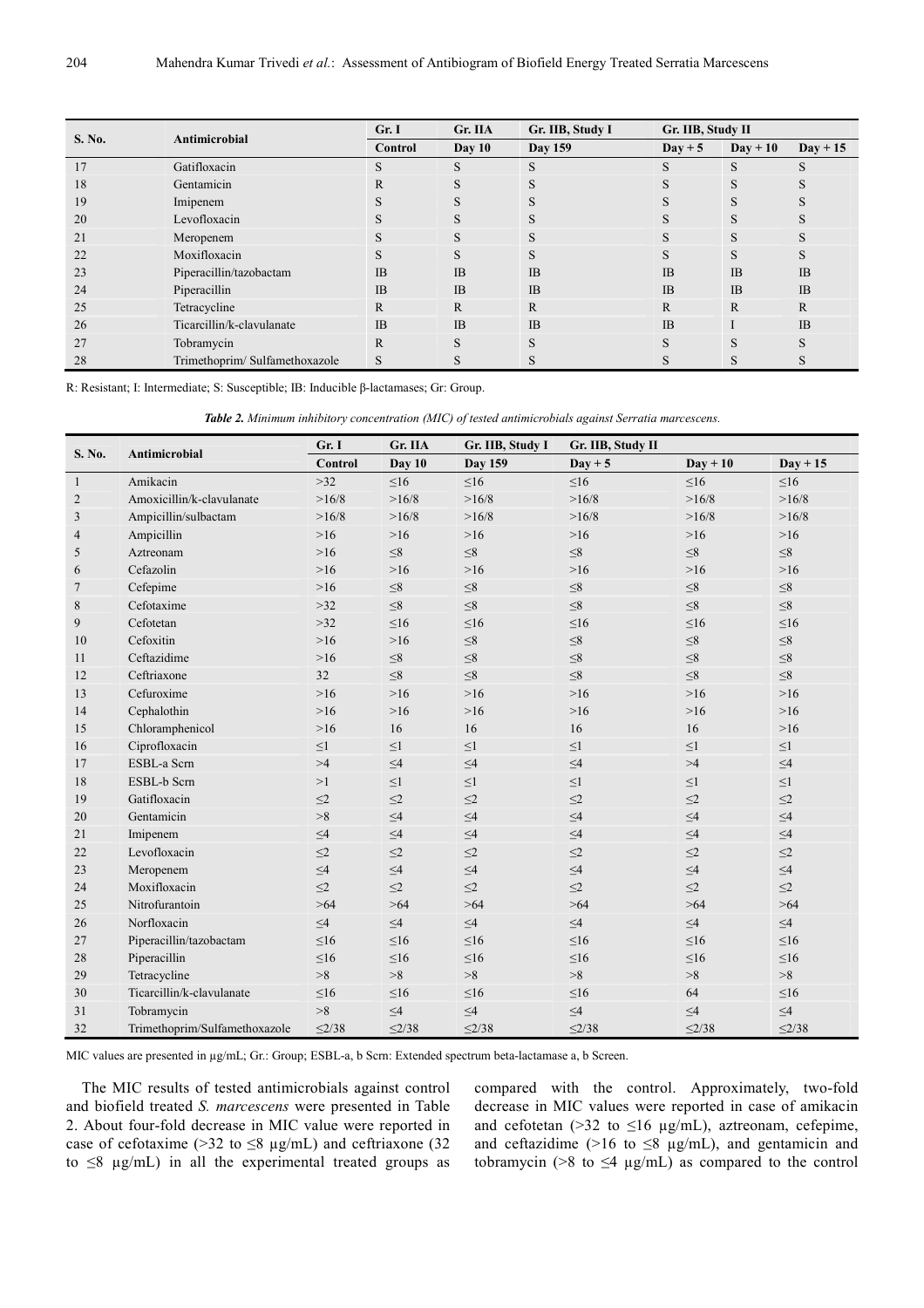group. The decrease in MIC values of antimicrobial cefoxitin (>16 to  $\leq$ 8 µg/mL) was reported in all the experimental treated groups except in Gr. II, on day 10 as compared to the control. Biofield treated *S. marcescens* reported with slight decrease in MIC values in case of chloramphenicol, except in Gr. IIB, Study II, on day 15. Extended-spectrum β-lactamases (ESBL-b Scrn) was reported with slight decrease in MIC value in all the treated groups, while ESBL-a Scrn also showed slight decrease in MIC in all the treated groups except in Gr. IIB, study II, day 10 as compared with the control. Only ticarcillin/kclavulanate was reported with around four-fold increase in MIC ( $\leq$ 16 to 64 µg/mL) in Gr. IIB, study II, on day 10 as compared to the control, while rest of the groups were reported with same MIC value as in control group (Gr. I). Out of 32 tested antimicrobials, 14 antimicrobials were reported for altered MIC values after biofield treatment in *S. marcescens* as compared to the control. Rest of the antimicrobials did not report any change in MIC values after biofield treatment.

Many recent reports analyzed and described the hospital outbreaks of *S. marcescens* [22]. Natural resistance had reported in *S. marcescens* against ampicillin, macrolides, and first-generation cephalosporins. Cephalosporins and penicillins are the class of antibiotics which are mostly reported with resistance against *S. marcescens* due to chromosomal-mediated β-lactamase production. Increasing number of clinical isolates of aminoglycoside resistant *S. marcescens* were highly reported [23]. This bacterium plays an important role as an opportunistic pathogen among immunocompromised hosts [24]. According to the report of Craven *et al.* increasing incidence of amikacin resistance among clinical isolates of *S. marcescens*, could limit the usefulness of antibiotic treatment therapy [25]. Experimental control results were well supported with literature, as natural resistance in amikacin. The biofield energy treatment on *S. marcescens* results an improved sensitivity pattern of amikacin, with decreased MIC value in all the experimental treated groups. Besides, the resistance nature of amikacin was changed to susceptible, hence, it could be used as an alternate treatment approach in complementary and alternate medicine against *S. marcescens* infections in near future. However, cefepime is the preferred drug and useful in patients with nosocomial infections caused by aerobic Gram-negative bacilli, even effective against microbes, which are resistant to most of the third-generation cephalosporins and gentamicin [26, 27]. Biofield treated *S. marcescens* results in improved antimicrobial sensitivity of cefepime and gentamicin from resistant to susceptible, while decreased the MIC value as compared to the control. Cefepime is an extended-spectrum cephalosporin, it's extended activity results from its low affinity for type I β-lactamase and has the ability to passes through porin channels [28]. Biofield energy treatment might increase the ability of cefepime to cross the porin channel and inhibit the growth of *S. marcescens*.

Basic mechanism behind aminoglycosides against

microbes are, either through the alteration of the cell envelop, which prevent drug uptake, or by modifying the drug moiety by inactivation enzymes [29]. Gentamicin resistance is generally caused by acetyltransferase AAC (3)-1, an inactivating enzyme mediated by plasmids [30]. Biofield treatment might transfer the energy and inhibits the enzyme activities of *S. marcescens* responsible for resistance pattern against gentamicin. Results reported the alteration of the sensitivity pattern of gentamicin from resistance to susceptible, with decreased MIC values by about two-fold in all the experimental treated groups after biofield treatment in *S. marcescens* as compared to the control. Similarly, tobramycin an aminoglycosides has been reported for its resistance pattern due to the presence of combination of *aac(6')-Ia*, *aac(6')-Ic*, and *aac(6')-Ib* genes [31]. Biofield energy treatment might act at enzymatic or genetic level, which may improve the susceptibility pattern and decreased the MIC of tobramycin against *S. marcescens*.

Studies have been reported by many researchers using normal/cancer cells as the target of biofield treatments and reported associated intracellular level changes [32]. Another study showed an influence on the *in-vitro* growth of bacteria cultures [33]. The experimental design and results suggest that an alterations might occur even after storage of sample at -70ºC for 159 days. It suggests that Mr. Trivedi's unique biofield energy treatment has the ability to alter the antimicrobial sensitivity in treated *S. marcescens* even in the lyophilized storage condition for a long duration. Based on the above findings the antimicrobials those are resistance now converted into susceptible after biofield energy treatment. Antimicrobial interactions with *S. marcescens* might alter the ligand-receptor protein that results in different phenotypic characteristics [34]. Our research group has also reported significantly improved the sensitivity pattern of antibiotics after biofield treatment on pathogenic microbes [19, 20], and inhibit the growth of cancer cells [35]. The results are very well supported with previous published literature. Based on these results, it is expected that biofield energy treatment has the scope to be an alternative approach beside existing antimicrobial therapy in near future.

#### *3.2. Biochemical Reactions Studies*

Biochemical reactions determine the presence of various enzymes which were used in identifying the microorganisms. Rapid identification can be accomplished with specific set of biochemical tests, which is the most common approach for determining the genus and species of an organism. This will define the ability of microorganism to grow and survive in the presence of certain inhibitors used in various biochemical reactions [36]. Results obtained from different set of biochemical reactions studies for differentiation of *S. marcescens* after biofield treatment are illustrated in Table 3. Experimental results showed negative reaction *i.e.* (+) positive to (-) negative in case of arabinose, arginine, hydrogen sulfide, kanamycin, malonate, melibiose, raffinose,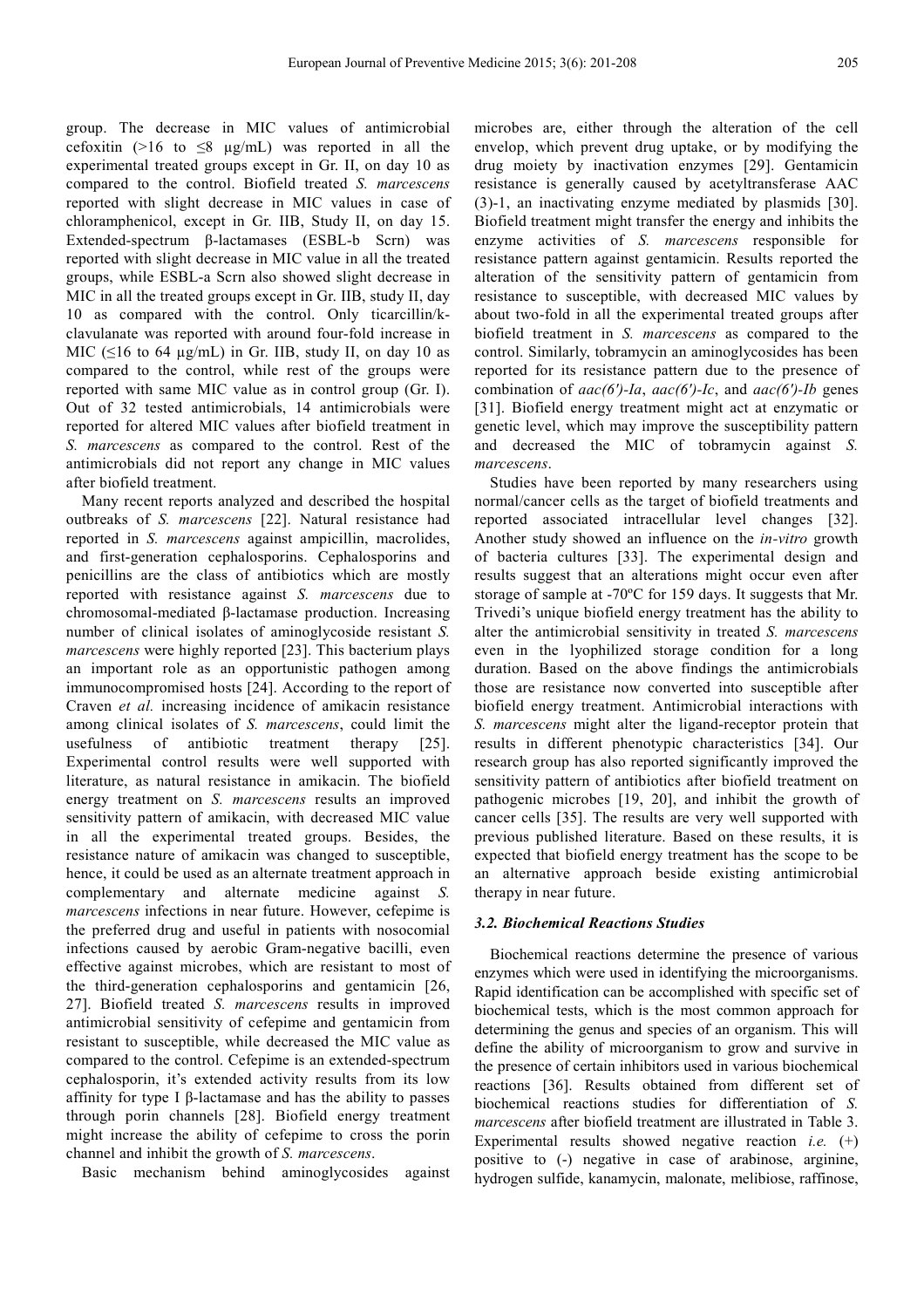rhamnose, tobramycin, and urea in all the experimental treated groups as compared with the control group. The biochemicals galactosidase and adonitol also showed negative reaction only in Gr. IIB, Study II, on day 10, as compared to the control. The rest of the tested biochemicals did not show any alteration in biochemical reaction with respect to the control. Overall, 12 out of 33 tested biochemicals (36.36%) were reported for altered biochemical reactions pattern as compared to the control.

|                | Code                                             | <b>Biochemical</b>                 | <b>Type of Response</b>              |                          |                   |                   |                          |                   |  |
|----------------|--------------------------------------------------|------------------------------------|--------------------------------------|--------------------------|-------------------|-------------------|--------------------------|-------------------|--|
| S. No.         |                                                  |                                    | Gr. IIB, Study I<br>Gr. I<br>Gr. IIA |                          | Gr. IIB, Study II |                   |                          |                   |  |
|                |                                                  |                                    | Control                              | Day 10                   | <b>Day 159</b>    | $Day + 5$         | $Day + 10$               | $Day + 15$        |  |
| $\mathbf{1}$   | $\mathsf{ACE}$                                   | Acetamide                          | $\blacksquare$                       | $\overline{a}$           | $\overline{a}$    |                   |                          |                   |  |
| $\overline{2}$ | ADO                                              | Adonitol                           |                                      | $^+$                     | $^+$              | $\qquad \qquad +$ |                          | $^+$              |  |
| $\mathfrak{Z}$ | $\rm{ARA}$                                       | Arabinose                          | $^{+}$                               |                          |                   |                   |                          |                   |  |
| $\overline{4}$ | $\rm{ARG}$                                       | Arginine                           | $\! + \!\!\!\!$                      | $\overline{a}$           |                   |                   |                          |                   |  |
| 5              | <b>CET</b>                                       | Cetrimide                          | $\overline{\phantom{a}}$             | $\overline{a}$           |                   |                   |                          |                   |  |
| 6              | $\rm CF8$                                        | Cephalothin                        | $\! + \!\!\!\!$                      | $\! + \!\!\!\!$          | $\! + \!\!\!\!$   | $\! +$            | $\! +$                   | $^{+}$            |  |
| $\tau$         | <b>CIT</b>                                       | Citrate                            | $\! + \!\!\!\!$                      | $\qquad \qquad +$        | $\! + \!\!\!\!$   | $^{+}$            | $\! +$                   | $\qquad \qquad +$ |  |
| $\,$ 8 $\,$    | CL <sub>4</sub>                                  | Colistin                           |                                      | $\! + \!\!\!\!$          | $\! + \!\!\!\!$   | $^{+}$            | $\! +$                   | $\qquad \qquad +$ |  |
| 9              | <b>ESC</b>                                       | Esculin hydrolysis                 |                                      | $^{+}$                   | $\! + \!\!\!\!$   | $^{+}$            | $\! +$                   | $^{+}$            |  |
| 10             | <b>FD64</b>                                      | Nitrofurantoin                     |                                      | $^{+}$                   | $^{+}$            | $^{+}$            | $^{+}$                   | $^{+}$            |  |
| 11             | <b>GLU</b>                                       | Glucose                            |                                      | $^{+}$                   | $^{+}$            | $^{+}$            | $\qquad \qquad +$        | $^{+}$            |  |
| 12             | $H_2S$                                           | Hydrogen sulfide                   |                                      |                          |                   |                   |                          |                   |  |
| 13             | IND                                              | Indole                             |                                      |                          |                   |                   |                          |                   |  |
| 14             | INO                                              | Inositol                           |                                      |                          |                   |                   |                          | $^{+}$            |  |
| 15             | K4                                               | Kanamycin                          | $\qquad \qquad +$                    |                          |                   |                   |                          |                   |  |
| 16             | <b>LYS</b>                                       | Lysine                             | $^{+}$                               | $^{+}$                   | $^{+}$            | $^{+}$            | $\qquad \qquad +$        | $^{+}$            |  |
| 17             | <b>MAL</b>                                       | Malonate                           |                                      |                          |                   |                   |                          |                   |  |
| 18             | <b>MEL</b>                                       | Melibiose                          |                                      | L,                       |                   |                   |                          |                   |  |
| 19             | $\rm NIT$                                        | Nitrate                            |                                      | $\! + \!\!\!\!$          | $^{+}$            | $^{+}$            | $\qquad \qquad +$        | $\qquad \qquad +$ |  |
| 20             | OF/G                                             | Oxidation-<br>fermentation/glucose |                                      | $^+$                     | $\qquad \qquad +$ | $\qquad \qquad +$ | $\! +$                   | $^{+}$            |  |
| 21             | <b>ONPG</b>                                      | Galactosidase                      |                                      | $\! + \!\!\!\!$          | $^+$              | $\qquad \qquad +$ | $\overline{\phantom{a}}$ | $^+$              |  |
| $22\,$         | <b>ORN</b>                                       | Ornithine                          |                                      | $\! + \!\!\!\!$          | $\! + \!\!\!\!$   | $\! +$            | $\! + \!\!\!\!$          | $^{+}$            |  |
| 23             | OXI                                              | Oxidase                            | $\overline{\phantom{a}}$             | $\overline{\phantom{a}}$ | $\overline{a}$    |                   |                          |                   |  |
| 24             | P4                                               | Penicillin                         |                                      | $\! + \!$                | $\qquad \qquad +$ | $^{+}$            | $\qquad \qquad +$        | $^{+}$            |  |
| 25             | <b>RAF</b>                                       | Raffinose                          | $\! + \!\!\!\!$                      | $\overline{a}$           |                   |                   |                          |                   |  |
| 26             | <b>RHA</b>                                       | Rhamnose                           | $\! + \!\!\!\!$                      | $\overline{a}$           |                   |                   |                          |                   |  |
| 27             | SOR                                              | Sorbitol                           |                                      | $\! + \!$                | $\! + \!\!\!\!$   | $\! +$            | $\! +$                   | $\qquad \qquad +$ |  |
| $28\,$         | $\rm SUC$                                        | Sucrose                            | $^{+}$                               | $\! + \!$                | $^{+}$            | $^{+}$            | $^{+}$                   | $^{+}$            |  |
| $29\,$         | <b>TAR</b>                                       | Tartrate                           |                                      | $\overline{a}$           |                   |                   |                          |                   |  |
| 30             | <b>TDA</b>                                       | Tryptophan<br>deaminase            |                                      |                          |                   |                   |                          |                   |  |
| 31             | TO <sub>4</sub>                                  | Tobramycin                         |                                      |                          |                   |                   |                          |                   |  |
| 32             | <b>URE</b>                                       | Urea                               | $\qquad \qquad +$                    |                          |                   |                   |                          |                   |  |
| 33             | $\ensuremath{\mathbf{V}}\ensuremath{\mathbf{P}}$ | Voges-Proskauer                    | $^+$                                 | $^+$                     | $\qquad \qquad +$ | $^{+}$            | $\qquad \qquad +$        | $\qquad \qquad +$ |  |

- : negative; +: positive; Gr.: Group.

Basic biochemical characteristics of *S. marcescens* include negative for indole production, due to the extraction of cell pigment into the upper organic layer. Further, *S. marcescens* not only ferments glucose to acid, but it also produces gas, which can be observed as bubble in the Durham tube, hence give positive reaction in glucose, sucrose, and sorbitol. It has the ability to reduce nitrate to nitrite, hence nitrate positive test. Lysine, ornithine, VogesProskauer, urea, and citrate are some other characteristics positive reactions biochemical test, while indole and oxidase are the negative reaction test of *S. marcescens*. All the above biochemical reactions in control group are well supported with literature data [37].

#### *3.3. Identification of Organism by Biotype Number*

*S. marcescens* was further identified based on the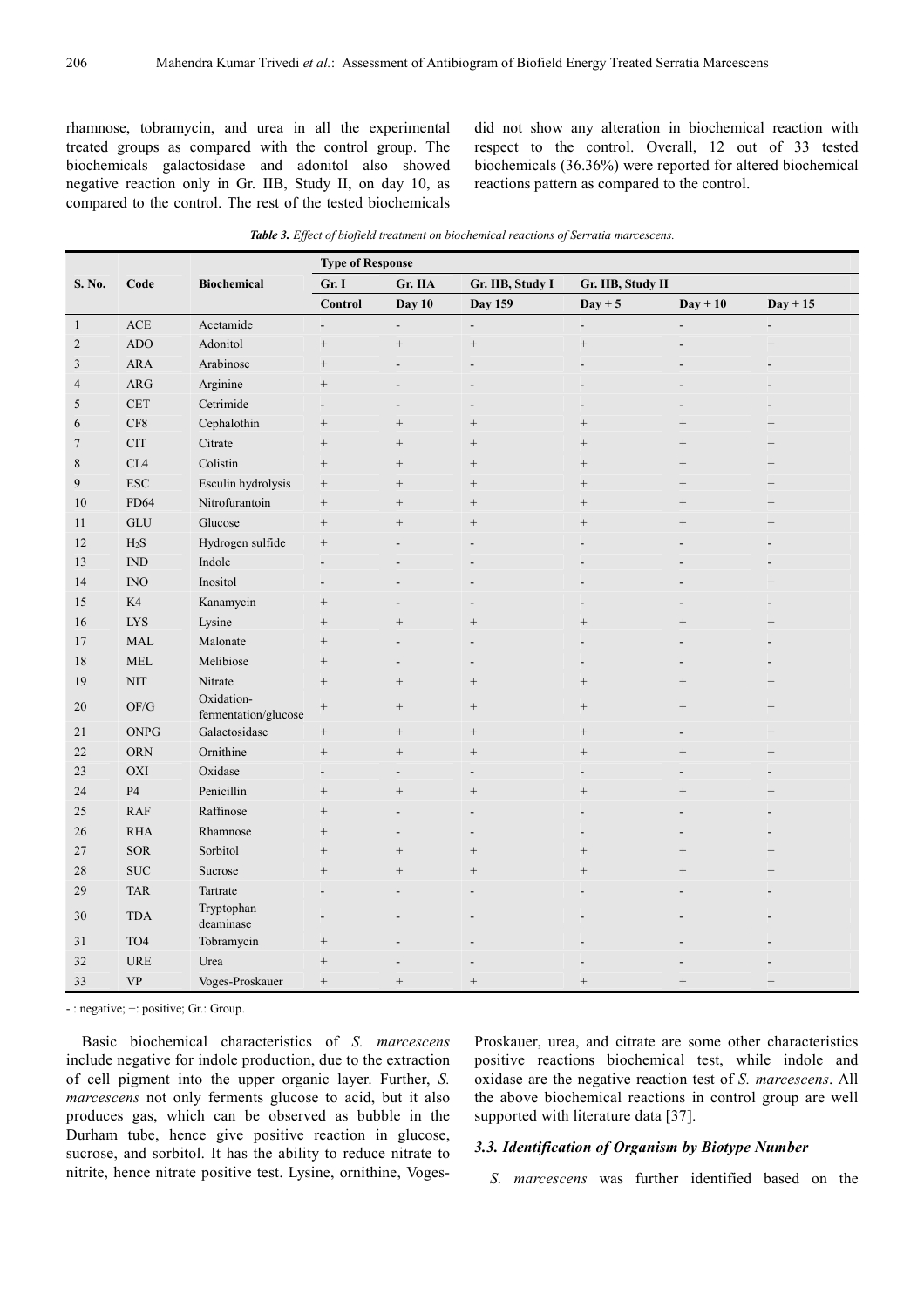database associated with collective information of conventional biochemical characters. The biotype number of particular organism was evaluated after interpreting the results of the biochemical reactions. The biotype number then led to the particular organism identification. In this experiment, biotyping was performed using an automated system, and results showed a change in biotype number (7020 5356) in Gr. IIA (on day 10), Gr. IIB (Study I, on day 159), and Gr. IIB (Study II, on day 5 and 15) with red pigment as characteristic features as compared to the control Gr. I (7736 7376). Gr. IIB, Study II was also

reported for altered biotype number as 7000 5346, on day 10 as compared to the control Gr. I (7736 7376) (Table 4) with red pigment as characteristic features. The alteration in species was not reported in any of the experimental treated groups after biofield treatment as compared to the control. This change of biotype number may be due to the alteration of some enzymatic reactions under the influence of biofield energy treatment. Our research group recently reported the impact of biofield energy treatment on pathogenic microbes that results in altered biotype number [20].

*Table 4. Effect of biofield treatment on biotype number of Serratia marcescens.* 

|                         | Gr. I                        | Gr. IIA       | Gr. IIB, Study I | Gr. IIB, Study II |                  |                      |
|-------------------------|------------------------------|---------------|------------------|-------------------|------------------|----------------------|
| Feature                 | Control                      | Dav 10        | <b>Day 159</b>   | $Day + 5$         | $\bf{D}$ av + 10 | $Day + 15$           |
| Biotype number          | 77367376 (Very rare biotype) | 70205356      | 70205356         | 70205356          | 70005346         | 70205356             |
| Organism identification | S. marcescens                | S. marcescens | S. marcescens    | S. marcescens     | S. marcescens    | <i>S. marcescens</i> |

# **4. Conclusions**

In general, bioenergy healing therapy is an area, often neglected by mainstream medicine and research, however it may results as a complementary and alternate medicine in cost effective manner. Antimicrobial sensitivity results reports an improved sensitivity and decreased MIC values (two to four fold) of antimicrobials such as amikacin, aztreonam, cefepime, cefotaxime, cefotetan, cefoxitin, ceftazidime, gentamicin, tobramycin, and chloramphenicol as compared to the control. The results suggest some enzymatic/genetic alterations which may suppress the enzymes responsible for resistance pattern of antimicrobials. Additionally, the enzymatic alterations were reported in biochemical reaction tests, which showed changes in 12 out of 33 tested biochemicals. Further, the biotyping results an alteration in the biotype numbers in all the experimental treated groups were assessed with respect to the control. Thus, it can be concluded that Mr. Trivedi's unique biofield energy treatment could be applied to alter the antimicrobials sensitivity pattern, which could be used as an alternate treatment approach and as an energy medicine in the near future.

# **Acknowledgements**

The authors gratefully acknowledged the support of Trivedi science, Trivedi testimonials and Trivedi master wellness and the whole team of PD Hinduja National Hospital and MRC, Mumbai, Microbiology Lab for their experimental support.

# **Abbreviations**

NCCAM: National Center for Complementary and Alternative Medicine; CAM: Complementary and Alternative Medicine; ATCC: American Type Culture Collection; NBPC 30: Negative Breakpoint Combo 30; MIC: Minimum Inhibitory Concentration.

### **References**

- [1] Mahlen SD (2011) Serratia Infections: from military experiments to current practice. Clin Microbiol Review 24: 755-791.
- [2] Farmer JJ III (1995) Enterobacteriaceae: Introduction and Identification. Manual of Clinical Microbiology. Washington, DC: American Society for Microbiology Press.
- [3] Gouin F, Papazian L, Martin C, Albanese J, Durbec O, et al. (1993) A non-comparative study of the efficacy and tolerance of cefepime in combination with amikacin in the treatment of severe infections in patients in intensive care. J Antimicrob Chemother 32: 205-214.
- [4] Cox CE (1985) Aztreonam therapy for complicated urinary tract infections caused by multidrug-resistant bacteria. Rev Infect Dis 7: S767-S770.
- [5] Komer RJ, Nicol A, Reeves DS, MacGowan AP, Hows J (1994) Ciprofloxacin resistant Serratia marcescens endocarditis as a complication of non-Hodgkin's lymphoma. J Infect 29: 73-76.
- [6] Atlee W, Burns R, Oden M (1970) *Serratia marcescens* keratoconjunctivitis. Am J Ophthalmol 70: 31-33.
- [7] Mills J, Drew D (1976) *Sermtia marcescens* endocarditis: a regional illness associated with intravenous drug abuse. Ann Intern Med 84: 29-35.
- [8] Koithan M (2009) Introducing complementary and alternative therapies. J Nurse Pract 5: 18-20.
- [9] NIH, National Center for Complementary and Alternative Medicine. CAM Basics. Publication 347. [October 2, 2008]. Available at: http://nccam.nih.gov/health/whatiscam/
- [10] Schwartz GE, Simon WL, Carmona R (2007) The energy healing experiments: Science reveals our natural power to heal. (1stedn), Atria Books.